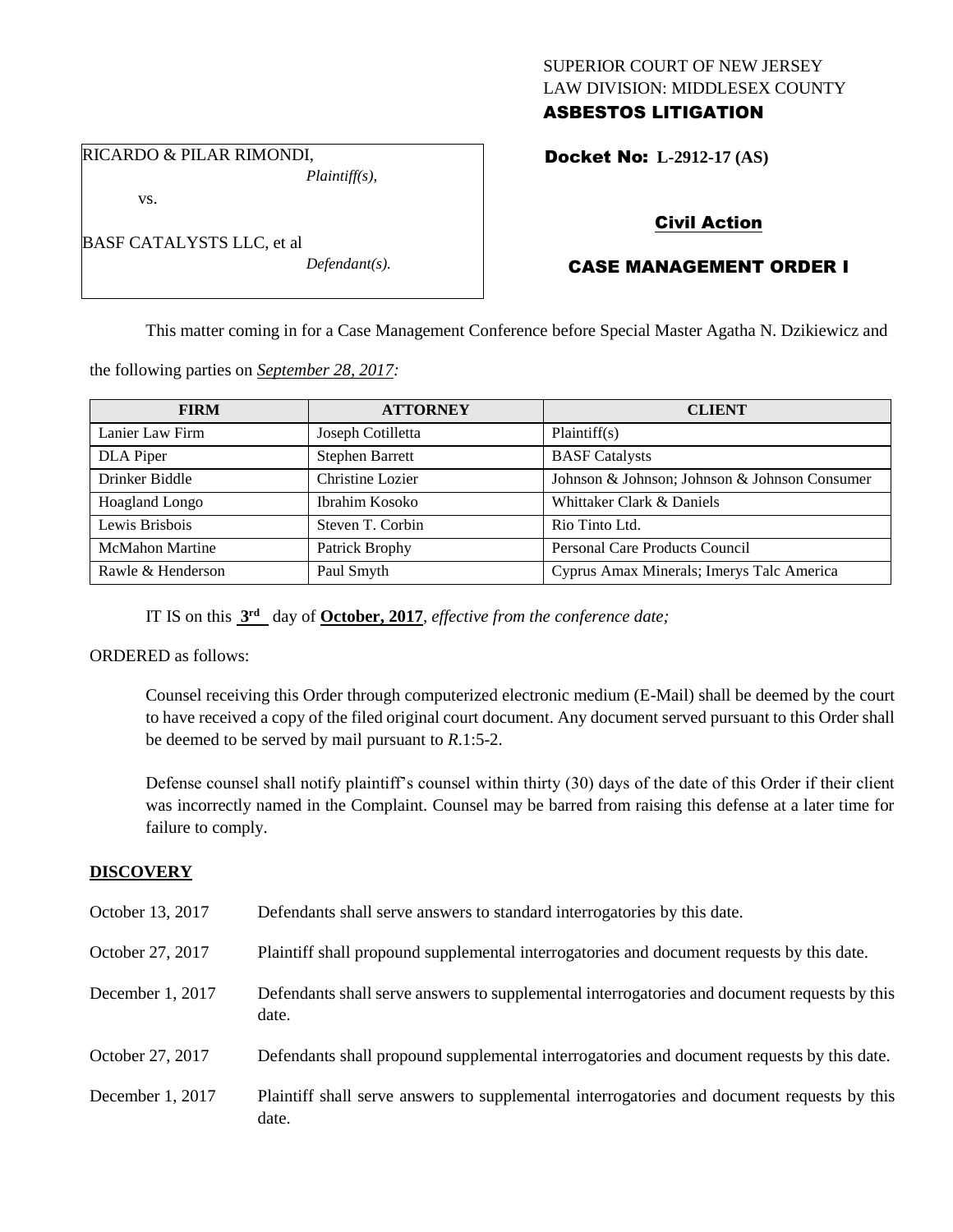- January 16, 2018 Fact discovery, including depositions, shall be completed by this date. Plaintiff's counsel shall contact the Special Master within one week of this deadline if all fact discovery is not completed.
- January 16, 2018 Depositions of corporate representatives shall be completed by this date.

### **EARLY SETTLEMENT**

April 6, 2018 Settlement demands shall be served on all counsel and the Special Master by this date.

### **SUMMARY JUDGMENT MOTION PRACTICE**

- February 15, 2018 Plaintiff's counsel shall advise, in writing, of intent not to oppose motions by this date.
- March 1, 2018 *(Thurs.)* Summary judgment motions shall be filed no later than this date.

March 29, 2018 *(Thurs.)* Last return date for summary judgment motions.

#### **MEDICAL DEFENSE**

- January 31, 2018 Plaintiff shall serve medical expert reports by this date.
- January 31, 2018 Upon request by defense counsel, plaintiff is to arrange for the transfer of pathology specimens and x-rays, if any, by this date.
- April 16, 2018 Defendants shall identify its medical experts and serve medical reports, if any, by this date. In addition, defendants shall notify plaintiff's counsel (as well as all counsel of record) of a joinder in an expert medical defense by this date.

## **LIABILITY EXPERT REPORTS**

- February 16, 2018 Plaintiff shall identify its liability experts and serve liability expert reports or a certified expert statement by this date or waive any opportunity to rely on liability expert testimony.
- April 16, 2018 Defendants shall identify its liability experts and serve liability expert reports, if any, by this date or waive any opportunity to rely on liability expert testimony.

#### **ECONOMIST EXPERT REPORTS**

- February 16, 2018 Plaintiff shall identify its expert economists and serve expert economist report(s), if any, by this date or waive any opportunity to rely on economic expert testimony.
- April 16, 2018 Defendants shall identify its expert economists and serve expert economist report(s), if any, by this date or waive any opportunity to rely on economic expert testimony.

#### **EXPERT DEPOSITIONS**

May 14, 2018 Expert depositions shall be completed by this date. To the extent that plaintiff and defendant generic experts have been deposed before, the parties seeking that deposition in this case must file an application before the Special Master and demonstrate the necessity for that deposition. To the extent possible, documents requested in a deposition notice directed to an expert shall

 $\_$  ,  $\_$  ,  $\_$  ,  $\_$  ,  $\_$  ,  $\_$  ,  $\_$  ,  $\_$  ,  $\_$  ,  $\_$  ,  $\_$  ,  $\_$  ,  $\_$  ,  $\_$  ,  $\_$  ,  $\_$  ,  $\_$  ,  $\_$  ,  $\_$  ,  $\_$  ,  $\_$  ,  $\_$  ,  $\_$  ,  $\_$  ,  $\_$  ,  $\_$  ,  $\_$  ,  $\_$  ,  $\_$  ,  $\_$  ,  $\_$  ,  $\_$  ,  $\_$  ,  $\_$  ,  $\_$  ,  $\_$  ,  $\_$  ,